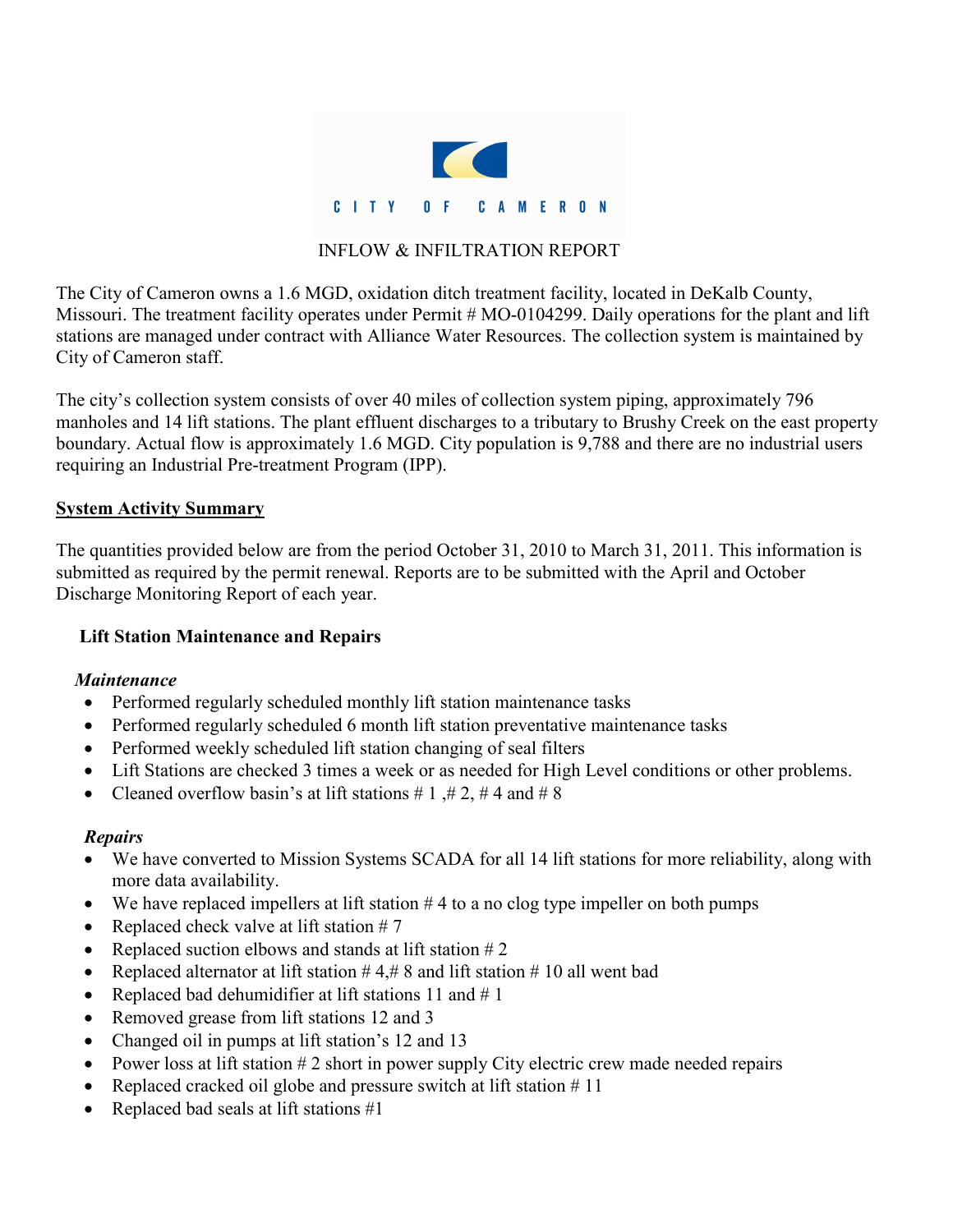- Alliance Water Resources staff walked some of the collection system looking for suspect problem areas in Cameron's collection system, reported what we found to City staff.
- Removed grease build up each month from lift station  $# 12$
- Snow removal at all lift station access roads after numerous snow events.

#### *Grease*

- Removed grease each month from lift station  $# 12$
- Added degreaser to lift station #12
- Removed grease from head works

# *Vehicle Maintenance*

- Performed monthly and quarterly maintenance work orders on all vehicles
- Changed oil on all vehicles as required
- Replaced back tires on Terragator

# **Training**

- Hazardous Material Communications
- Confined space
- Lock out Tag Out
- Fire extinguisher and fire safety
- Chemical safety MSDS
- Lock out Tag Out
- Hazard Communications and Emergency Response Plan
- All fire extinguishers had their annual inspection

# **Other**

- Performed weekly cleaning of all clarifiers online
- Performed weekly building and grounds maintenance, snow removal
- Cleaned influent basket once per month
- Submitted monthly MMR's, SSO's and Plant Bypasses as they occurred
- DMRQA study 31 testing in progress
- Removed grease built up in clarifier scum boxes
- Removed grease from head works wet well
- Pulled and inspected all submersible pumps at WWT
- Rotor  $#4$  gear box rebuilt and new pillow block bearing replaced
- Replaced bad transducer at raw sewage station  $# 2$
- Rebuilding Moyno sludge pump for concentrator  $#1$
- Replaced bad contactor coil on concentrator  $# 1$
- Replaced bearings and brushes on DC concentrator drive motor
- Replaced bad electric drive motor on clarifier  $# 5$
- Removed rags and debris for RAS tubes and clarifier centers
- Shut water off to odor control system for cold months, we have since put water back on as temperatures have warmed back up.
- Changed oil on all clarifier drives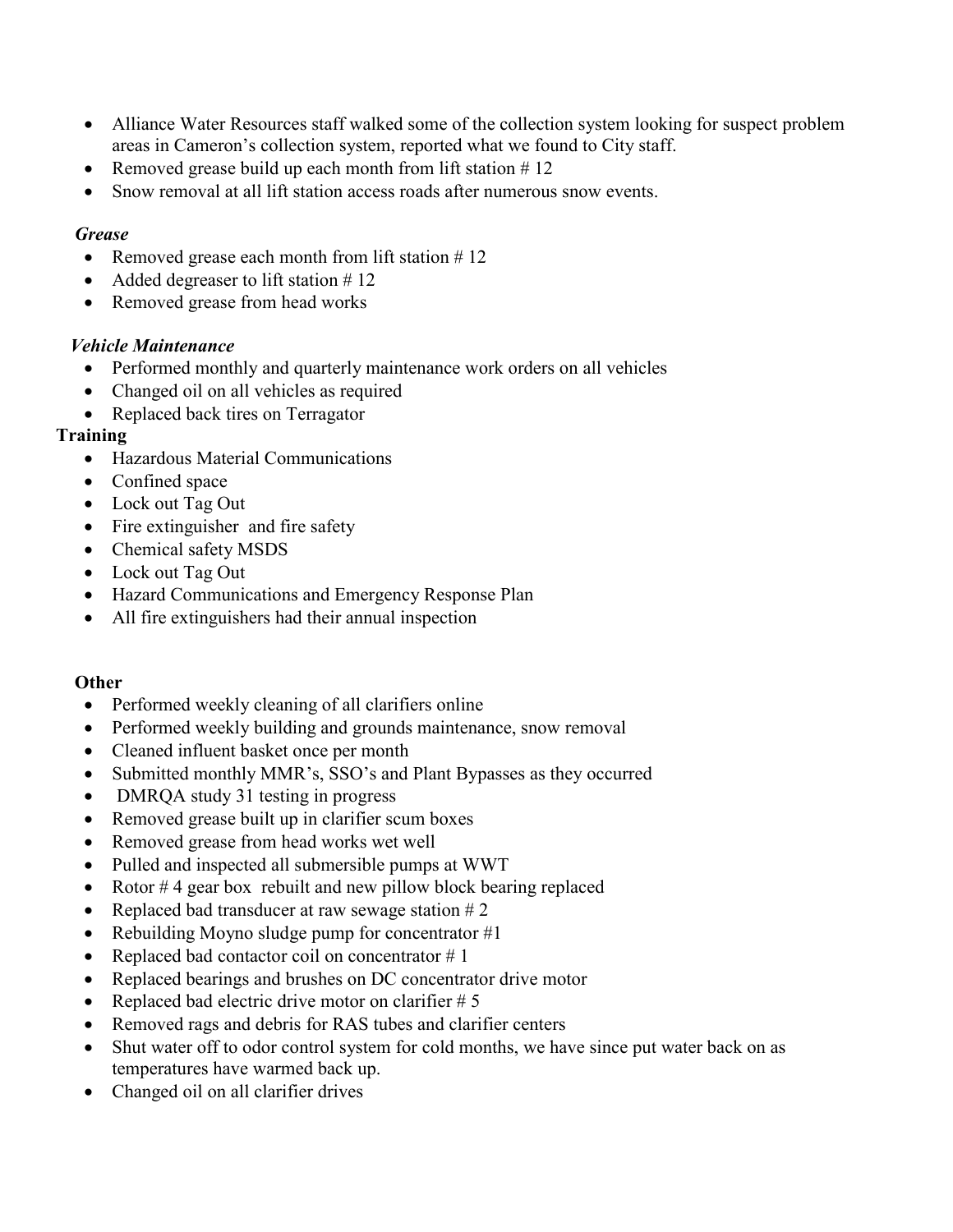#### **System Activity Summary**

The quantities provided below are from the period of October 1, 2010 to March 31, 2011 this information is submitted as required by the permit renewal. Reports are to be submitted with the April and October Discharge Monitoring Report of each year.

#### *Lift Station Inspections*

Each of the fourteen lift stations was inspected the following times per month:

| October November December January February March |      |    |           |    |
|--------------------------------------------------|------|----|-----------|----|
| 13                                               | - 13 | 13 | <u>13</u> | 13 |

|  | <b>Waste Water Treatment Summary (Million Gallons)</b> |  |  |
|--|--------------------------------------------------------|--|--|

| Total Waste Water Treated October November December January February March |  |             |       |  |                   |  |
|----------------------------------------------------------------------------|--|-------------|-------|--|-------------------|--|
| (Million gallons)                                                          |  | 33.34 33.98 | 32.50 |  | 33.44 44.23 50.67 |  |
| Sanitary Sawar Ovarflow (SSO) Summary                                      |  |             |       |  |                   |  |

**Sanitary Sewer Overflow (SSO) Summary** 

#### **Lift Stations**

| Date           | BOD5mg/l                                                 | $TSS$ mg/l | Temp. C. | DO. | Ammonia      | <b>PH</b> | Rain      |
|----------------|----------------------------------------------------------|------------|----------|-----|--------------|-----------|-----------|
| $01-22-10$     | no sample                                                | no sample  |          |     |              |           |           |
| $02 - 17 - 11$ | 12.1                                                     | 16.8       |          |     | $<$ 0.1 $\,$ |           | snow melt |
| $03 - 08 - 11$ | 28.6                                                     | 32 R       | 68       |     | 0.116        |           | snow melt |
|                | February $17^{th}$ and March $8^{th}$ were WWTP bypasses |            |          |     |              |           |           |

#### **Sanitary System Maintenance**

# *Manholes Cleaned*

• 63 manholes were vacuumed-cleaned.

# *Televising*

• Approximately 350' of sanitary main were televised this reporting period.

# *Root Control*

• Root cutter ran 650 feet

# *Grease Control in System*

- 24 Food service establishment grease control inspections were performed this period. The City partnered with Clinton and Tri-County Health Departments to assist with these inspections.
- Bio-Blocks replaced for grease control  $= 15$

# *Hydraulic "Jet" Cleaning*

• 22,529 feet of sewer main cleaned

# *Sewer Mapping*

• Our GIS mapping of the sewer system was updated in a prior reporting period to include manhole and sub-basin/watershed numbering.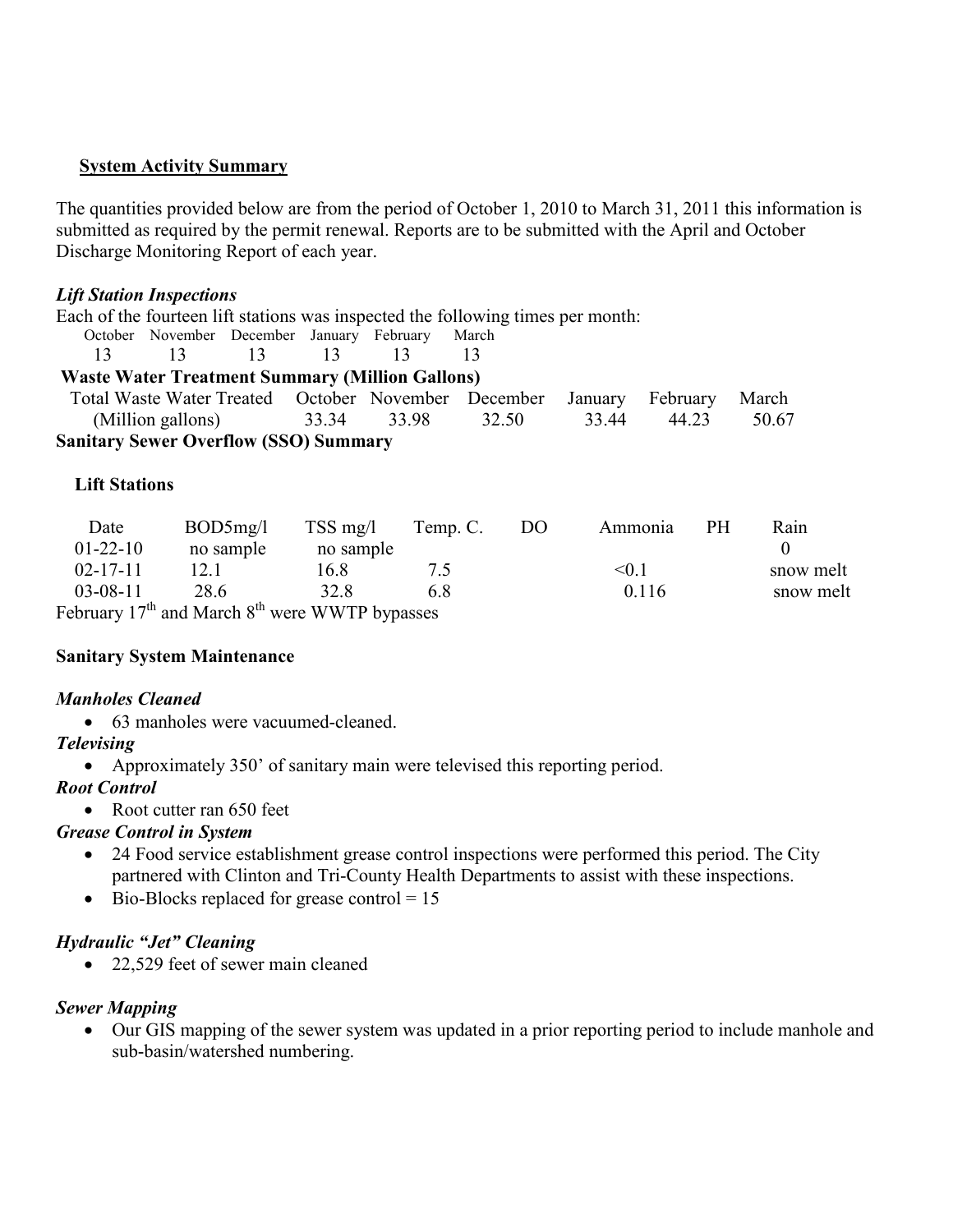#### *SCADA System*

Mentioned under "Equipment Purchases," we have replaced our lift station telemetry with a cellular-based technology provided by Mission SCADA.

#### *Flow Monitoring*

• We moved our flow meters to monitor flow from the prison area and the gravity main near the animal shelter. Flow data was sent to our consultant for inclusion with the I/I study work.

#### **Sewer Improvement Projects**

On Monday, March 15, 2010, a meeting was held with the Cameron City Council Water/Sewer Committee to update them on sanitary system needs, regulatory compliance and rate setting strategies.

On Thursday, March 31, 2011 a meeting was held with the Cameron City Council Water/Sewer Committee. The plan to initiate an SSES for sub-basin serving Lift Station #1, hiring HDR as engineering consultants to manage the project and subcontract smoke testing, CCTV work, manhole inspections, and pipe inspections. If this project is approved by Council at the April 4, 2011 meeting, our next step will be to submit any rate adjustments to the Council to cover the study expenses.

#### **Equipment Purchases**

The City spent approximately \$35,000 in upgrades to our SCADA system by replacing our current telemetry with Mission SCADA. This will give us internet monitoring and reporting capability, as well as increased data.

In April, we plan to purchase two additional flow monitors and updated software to allow us better data management with the consultant. This will bring our total number of flow monitoring meters to 4, with two rain gauges mounted at two lift stations. The rain gauges can be moved as needed.

# **Fats, Oils & Greases (FOG) Program**

No additions/changes at this time.

# **D. Alliance (Contract operator for treatment plant and lift station) Communications Policy**

1-Report all emergency situations (if possible), to Roger Moerke

If Roger cannot be contacted, then call the people on the following list until someone is notified of the emergency situation.

|                    | Work | Mobile: | Home                                   |
|--------------------|------|---------|----------------------------------------|
| • Shawn Middendorf |      |         | 816-891-0003 816-215-5690 816-450-3518 |
| $\bullet$ Bob Ross |      |         | 573-874-8080 573-999-4460 660-263-7210 |
| • Bart Downing     |      |         | 816-891-3457 816-387-3559 816-685-3336 |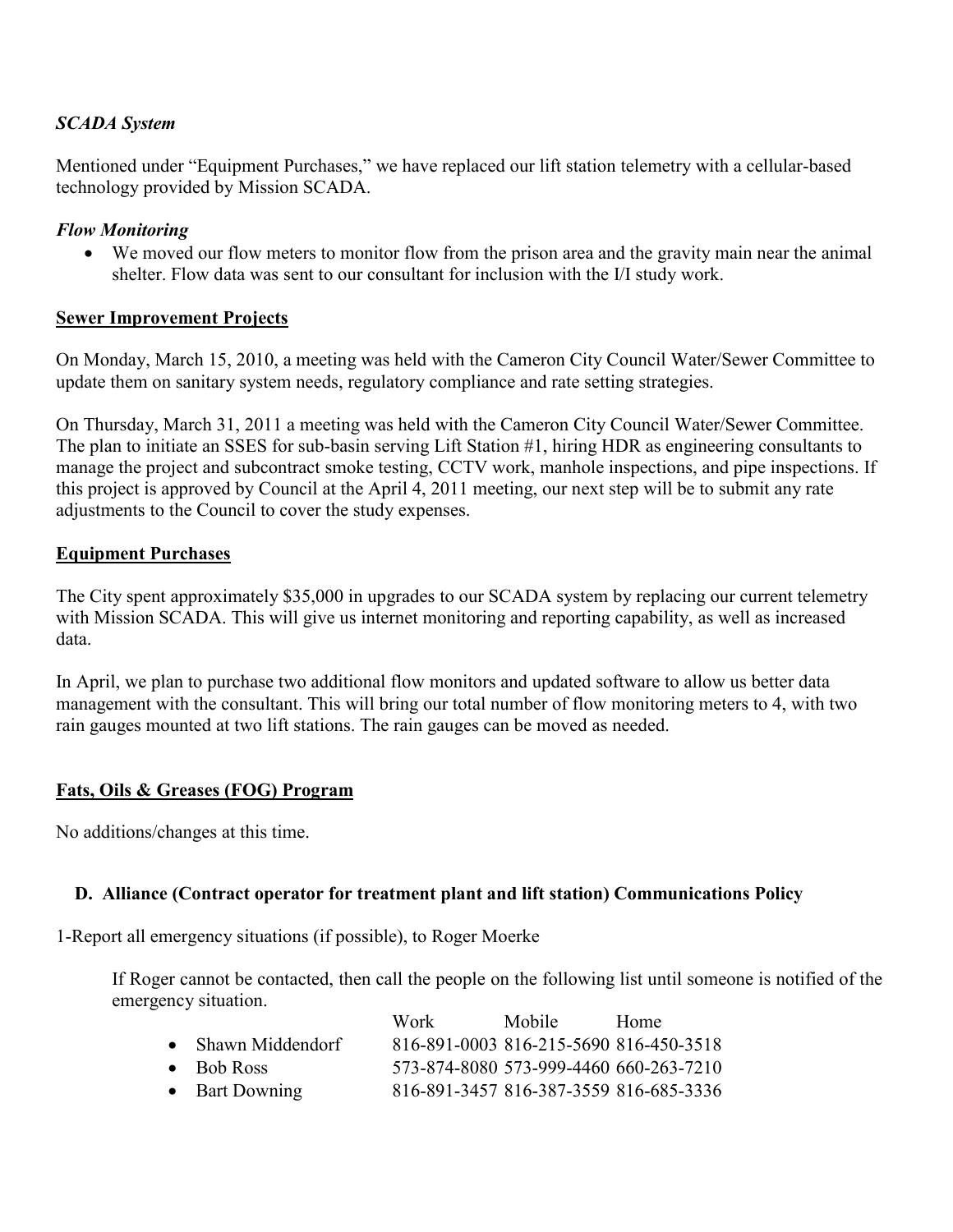| • Richard Weber | 660-885-2742 660-492-2144 660-885-2442   |
|-----------------|------------------------------------------|
|                 | --- ^- ' ^^^^ --^ ^^' ^^^- --^ ^' ' ^--- |

• Dick Tuttle 573-874-8080 573-864-9087 573-214-2757

What qualifies as an emergency situation?

Generally speaking, an emergency situation can be anything that has the potential to cause danger to human health, and or damage to property. We can easily extend the meaning of an emergency situation to be anything that has the potential to cause damage to the environment. The practical application thus being: an emergency situation is any situation that has the potential to cause a violation of the NPDES permit.

The NPDES permit is a combination of both numeric and narrative standards that are developed to protect the designated uses of the stream that the Cameron WWT plant discharges into. The permit also contains standards that cover wastewater discharges from the collection system.

The following outline lists some (not all) of the situations that qualify as an emergency situation that should trigger notification.

Surcharge (including discharging from the PO Cell) Wet Weather Dry Weather Loss of treatment Power Fail Equipment damage Toxic Shock Short Circuit Sabotage

2 - In an emergency situation the following information shall be communicated:

- What has been damaged,
- If no damage, why is there an emergency,
- Is there a threat to public health,
- Is there damage to public and/or private property,
- Has treatment been affected,
- Are NPDES permit violations occurring,
- Will NPDES permit violations result from the emergency,
- Are there any safety issues due to the emergency,
- Are help and/or equipment needed to eliminate the emergency?

3-The MODNR will have to be contacted when Section B, 2A-B, (noncompliance notification standards, published in the 'Standard Conditions for NPDES Permits'), have been reached. A copy of these standards is included in the text of this plan on page 44. Follow the directions listed in the 'notification standards'.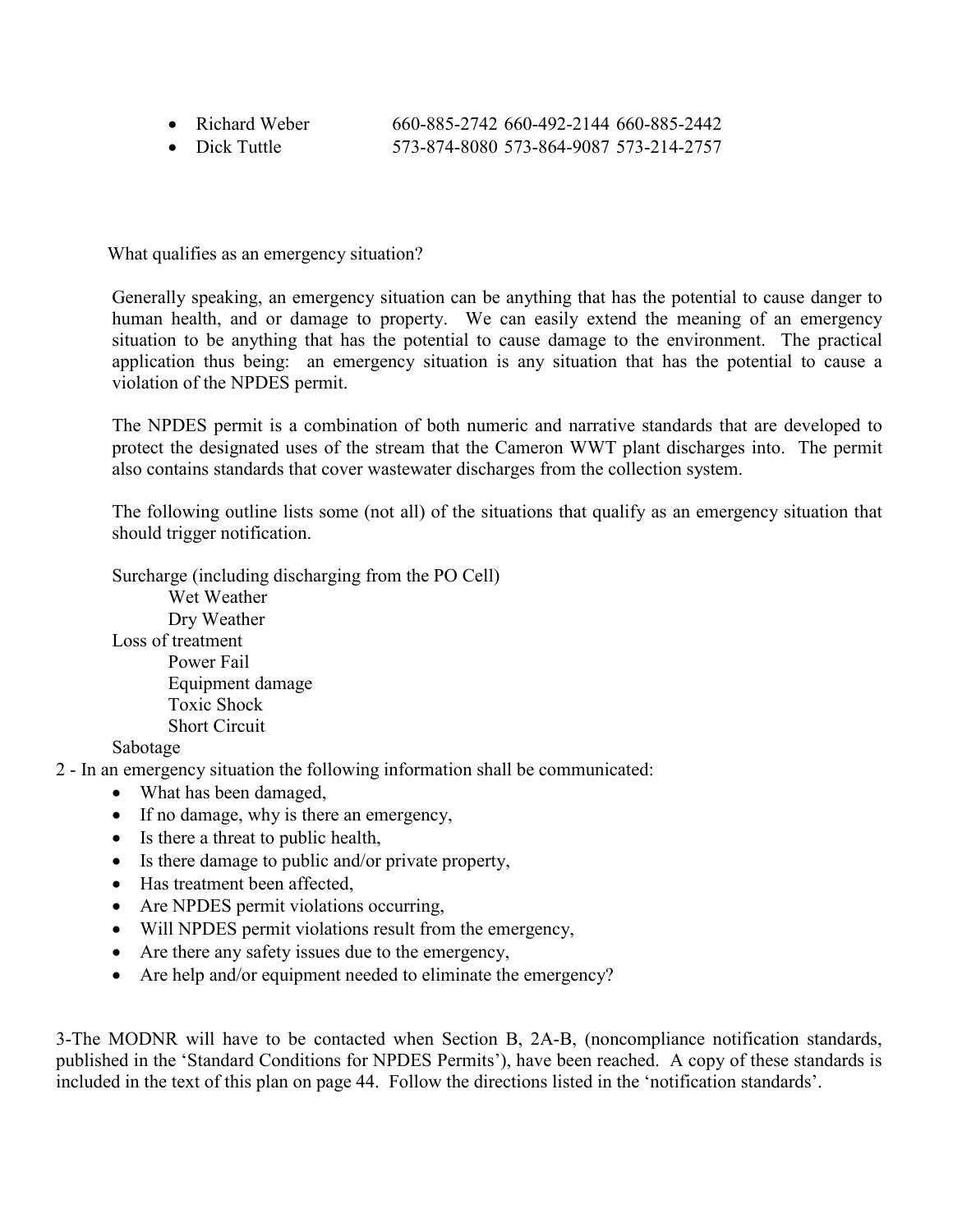MODNR KC Regional Office Phone: 1-816-622-7000 500 NE Colbern Road Lee's Summit, MO 64086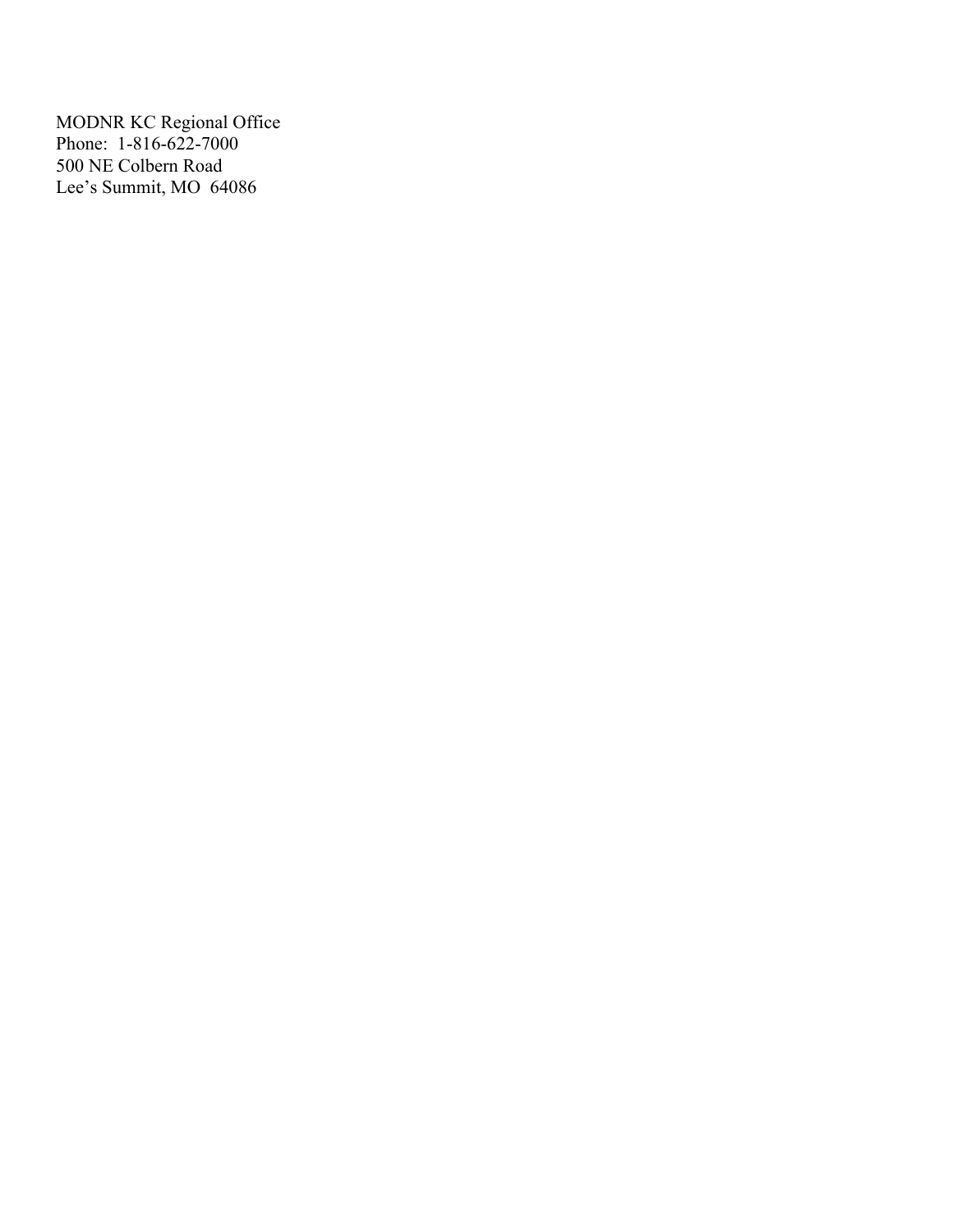# **UTILITIES DEPARTMENT SANITARY SEWER SYSTEM MAINTENANCE SEMI-ANNUAL REPORT April, 2011**

Always try to notify the City and Corporate before MODNR notification. When notifying the MODNR always record the name of who you are talking to, and the time and date of the notification. Give the following information: what the violation is per notification standards, and what our actions are to eliminate the violation. Be factual; do not assume anything. Finally, find out if the DNR requires written notification concerning the violation.

In the file cabinet that is marked 'reports' (file #33-02) there are two report forms that need to be filled out in any bypass situation, and/or any operations - treatment emergency that reaches notification standards. One report form (Wastewater Bypass Report Form) is for the DNR, and the other report form (Deviation Notification Form) is for AWR corporate. These forms are also included in Appendix 13 of this manual.

#### E. Emergency Action Plan

- Procedures for reporting a fire or other emergency situations.
	- 1. Call 911 and report the situation
	- 2. If the phones don't work use the hand held or vehicle two way radios
	- 3. Determine if a response is safe and or necessary
	- 4. Determine whether or not evacuation is necessary
- Procedures for emergency evacuation including type of evacuation and exit route assignments.
	- 1. If an emergency evacuation is necessary follow the exit routes posted in the buildings.
	- 2. All evacuees shall meet at the main entrance gate, and determine what action needs to be taken, and if support can be given to emergency response personnel.
- Procedures to be followed by employees who remain to operate critical plant operations before they evacuate.
	- 1. If employees need to stay behind to operate critical plant operations, they shall establish communications with an employee who has already evacuated. Communications shall be on a routine basis with information conveyed relating to the safety of the remaining employee, current operation conditions, safety related conditions, etc.
	- 2. The employee who stayed behind shall evacuate if life threatening conditions present themselves, or if there is evidence that a condition may become life threatening.
- Procedures to account for all employees after evacuation.
	- 1. As specified above, all employees who evacuate shall meet just outside the entrance gate. An accounting of all employees shall be determined.
- **Assignments** 
	- 1. The on call operator shall be designated as the employee who stays behind.
	- 2. The local manager shall ensure that communications are being carried out with the employee who stayed behind
	- 3. The local manager is responsible for making an accounting of all employees.